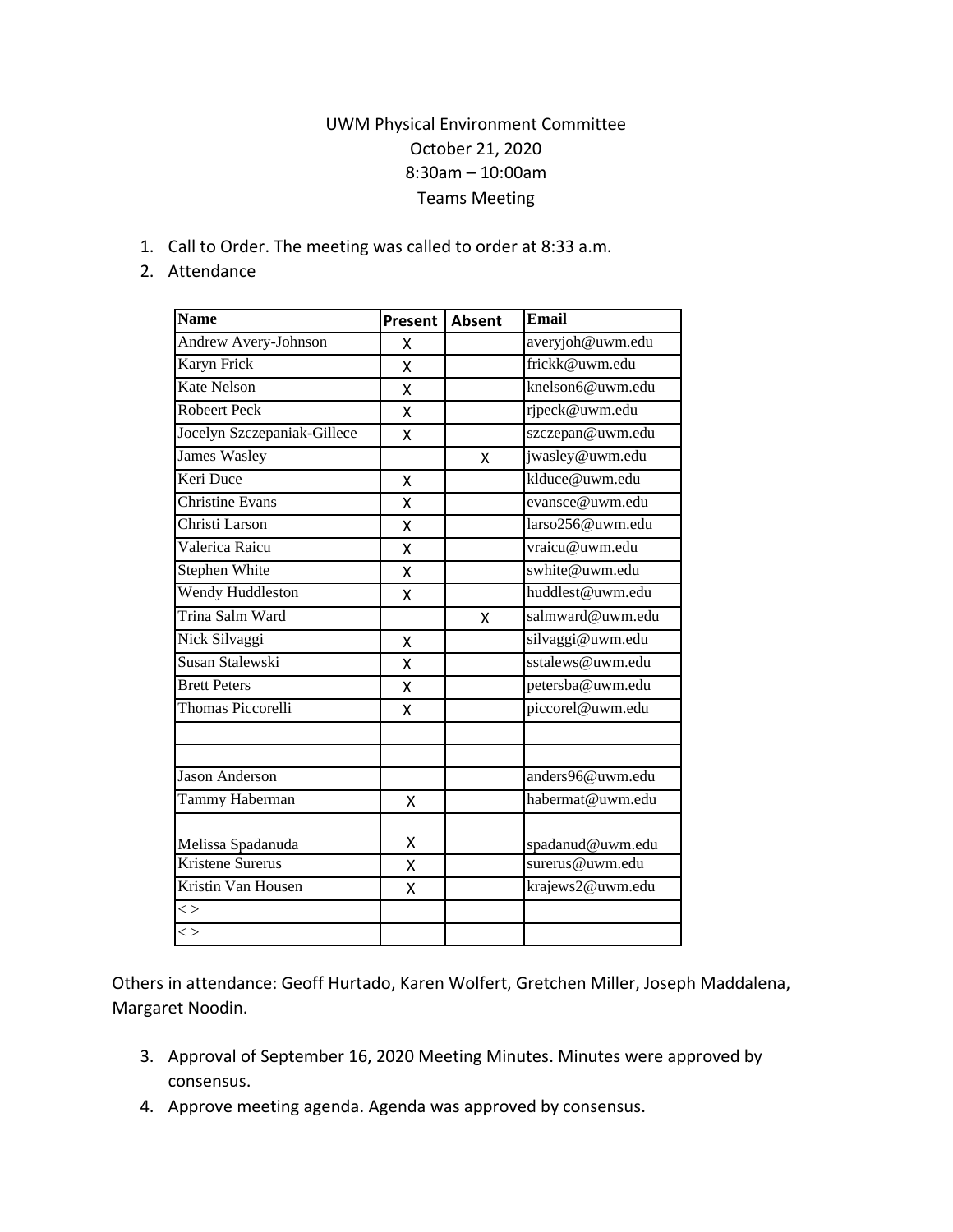## 5. Old Business

a. Academic staff member for the Facilities Naming sub-committee *Donna Genzmer was on the roster to continue on the Facilities Naming Committee, but her term on the PEC ended last year. Susan Stalewski volunteered to serve on the committee and was appointed. Keri Duce asked that she be included in the Naming Subcommittee meetings as an ex officio member.* 

## 6. New Business

- a. Presentation and discussion of design concepts for Klotsche Annex and Addition *Postponed to the November meeting.*
- b. Presentation and update of Fire Circle project.

*Margaret Ann Noodin made a presentation on the project status. The designer has developed a concept for the Fire Circle but has not taken it further due to complications getting funds transferred from the UWM Foundation to a UWM employee. Construction is expected in Summer 2021 and ready for use by Fall 2021. When completed, the plan will be presented to the PEC. Policies have been developed for use by groups across campus.* 

c. Report of Space Planning Subcommittee – Kristene Surerus and Melissa Spadanuda

*Committee met at end of September to consider 3 items. Two space requests were made for IT Infrastructure project in Merrill and Enderis Halls. Both requests were approved. Socially Responsible Evaluation Education requested space in NWQ. Request was approved.*

d. Report on Transportation Services financial condition – Prasanna Nanda *Prasanna gave an update. Highlights : volume of parking is down due to remote learning and working ; budget actuals are down as much as 75% in revenues ; staffing expenses reduced by 26%, S&E reduced by 53% ; expecting a greater than \$2 million loss for the year ; significant debt service payments required in spring ; running the Housing shuttles (paid for by Housing) ; no shuttles to off campus buildings but running limited shuttles to Capitol Humboldt park and ride lot and experiencing a large drop off in riders; using reserves to cover losses. Uncertain if the pre-COVID-19 parking fees will be reinstated for FY22.*